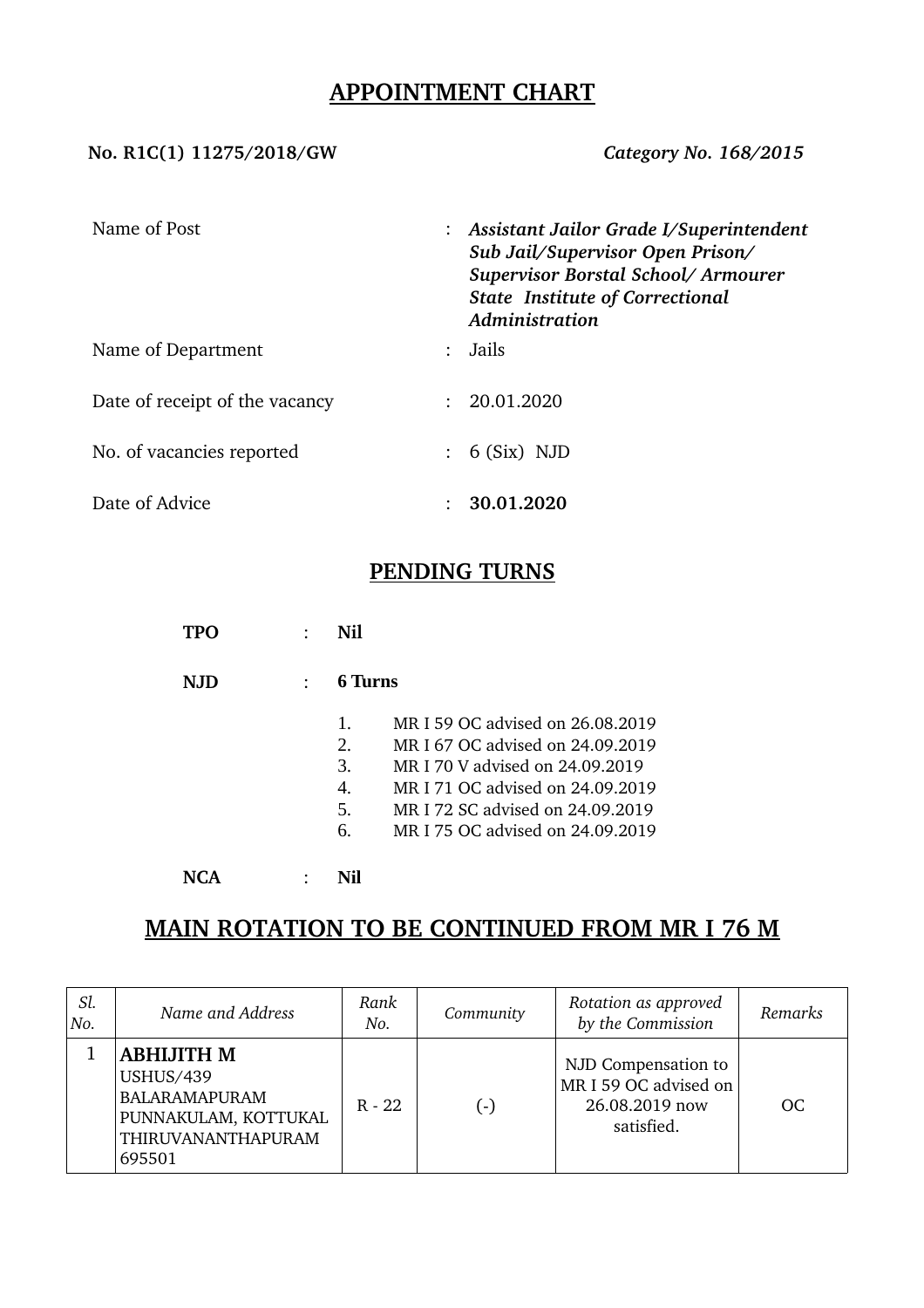| Sl.<br>No.     | Name and Address                                                                                          | Rank<br>No. | Community                | Rotation as approved<br>by the Commission                                    | Remarks   |  |  |
|----------------|-----------------------------------------------------------------------------------------------------------|-------------|--------------------------|------------------------------------------------------------------------------|-----------|--|--|
| $\overline{2}$ | <b>KEPT IN ABEYANCE</b>                                                                                   |             |                          |                                                                              |           |  |  |
| 3              | <b>MANILAL R</b><br>KARAKKADU HOUSE<br>PAYATTUPAKKA<br>KAINADY PO,<br>ALAPPUZHA 686534                    | R - 109     | <b>VISWAKARMA</b>        | NJD Compensation to<br>MR I 70 V advised on<br>24.09.2019 now<br>satisfied.  | <b>BC</b> |  |  |
| 4              | <b>KIRAN SYAM R</b><br><b>LENIN NIVAS</b><br>KOOTTAPLAMOODU<br>PANTHA PO,<br>TRIVANDRUM 695572            | $R - 26$    | $\left( \cdot \right)$   | NJD Compensation to<br>MR I 71 OC advised on<br>24.09.2019 now<br>satisfied. | <b>OC</b> |  |  |
| 5              | <b>ANOOP ML</b><br><b>MANIKARNIKA</b><br>KIZHUVILAM,<br><b>KORANI P O</b><br>THIRUVANANTHAPURAM<br>695104 | $R - 121$   | $SC -$<br><b>THANDAN</b> | NJD Compensation to<br>MR I 72 SC advised on<br>24.09.2019 now<br>satisfied. | <b>BC</b> |  |  |
| 6              | <b>KUMAR S</b><br><b>JAYA COTTAGE</b><br><b>PAYATTADI</b><br>THIRUVANANTHAPURAM<br>695562                 | $R - 29$    | $\left( \cdot \right)$   | NJD Compensation to<br>MR I 75 OC advised on<br>24.09.2019 now<br>satisfied. | <b>OC</b> |  |  |